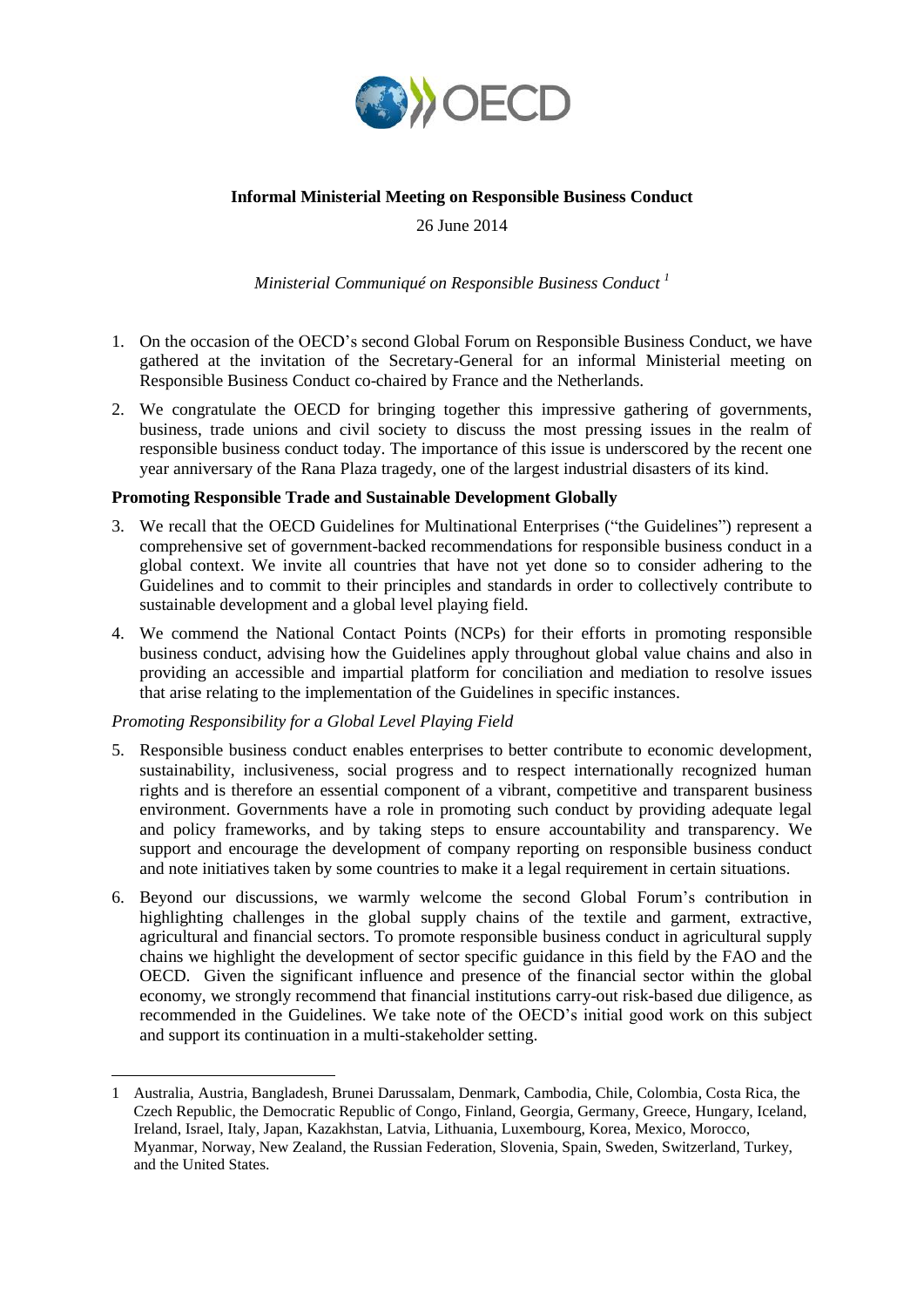# *Policy Coherence for Responsible Business Conduct*

- 7. Responsible business conduct is correlated to several policy issues and should be used to ensure policy coherence and as a tool to provide a dedicated forum for collective actions between governments, business, trade unions and civil society. We encourage operational cooperation within global value chains specifically amongst producing, manufacturing and consuming countries with operations in high-risk areas. We welcome complementary efforts to promote the Guidelines and the UN Guiding Principles on Business and Human Rights, which both reflect the importance of risk-based due diligence to identify, prevent and mitigate risks.
- 8. There are strong links between trade and investment, protection of the environment, respect for human rights and high social standards. We encourage countries to give due consideration to the inclusion of social and environmental standards or guidelines in bilateral, regional and multilateral trade and investment regimes. This would be a key contribution in ensuring that social (including labour and human rights) and environmental commitments are effectively respected and promoted. A more responsible trade regime, which is respectful of social and environmental standards such as those promoted by the OECD, International Labour Organization (ILO) and UN, would be a decisive driver for sustainable development and competitiveness globally.
- 9. We further encourage governments to use development cooperation and development policy to support and promote a better business climate. Social and environmental standards should also be considered in the award of grants and public procurement contracts, as well as in governmentbacked lending, insurance and financing for business, where appropriate.
- 10. Policy coherence is also relevant for enterprises. Senior management should mainstream policies and practices on responsible business and involve all relevant departments, such as sourcing, compliance, risk, legal, and responsible business conduct, in this process, in all of their activities at home and abroad.

# **Promoting Responsible Supply Chains in the Textile and Garment Sector**

- 11. We note with appreciation the ongoing work carried out by all stakeholders governments, industry, workers, civil society and international organisations – to help ensure dignity, wellbeing, safety and decent conditions of work in the textile and garment sector since the tragic collapse of Rana Plaza last year. Governments, private enterprise and labour unions responded to this incident by seeking to build a sustainable sector in Bangladesh and to work together with a vision of shared responsibility to ensure that such a tragedy is not repeated. We welcome initiatives such as the Bangladesh Tripartite National Action Plan; the Sustainability Compact for Bangladesh<sup>2</sup> launched by the European Union (EU), the United States, the ILO and Bangladesh; the Accord on Fire and Building Safety in Bangladesh and the Alliance for Bangladesh Worker Safety; as well as the impressive work of the ILO, such as the Better Work Programme in Bangladesh, supported by Canada, France, the Netherlands, Switzerland, the United Kingdom and United States. In this context, we applaud the complementary role played by NGOs and Trade Unions to support the Rana Plaza victims. This collective response shows that responsibility in this sector is shared and should be approached collaboratively by all stakeholders.
- 12. Additionally we welcome the initiatives of many NCPs and government agencies to promote responsible sourcing of garments and textiles. They provide a good basis to accompany the multilateral and private sector responses. We warmly welcome the in-depth report of the NCPs of France and Italy on the implementation of the OECD Guidelines in the textile and garment sector**<sup>3</sup>**

<u>.</u>

<sup>2</sup> [http://trade.ec.europa.eu/doclib/docs/2013/july/tradoc\\_151601.pdf](http://trade.ec.europa.eu/doclib/docs/2013/july/tradoc_151601.pdf)

<sup>3</sup> [http://www.tresor.economie.gouv.fr/File/398811;](http://www.tresor.economie.gouv.fr/File/398811) Report on responsible business conduct in the textile and garment supply chain Recommendations of the Italian NCP on implementation of the OECD Guidelines for Multinational Enterprises. (June, 2014)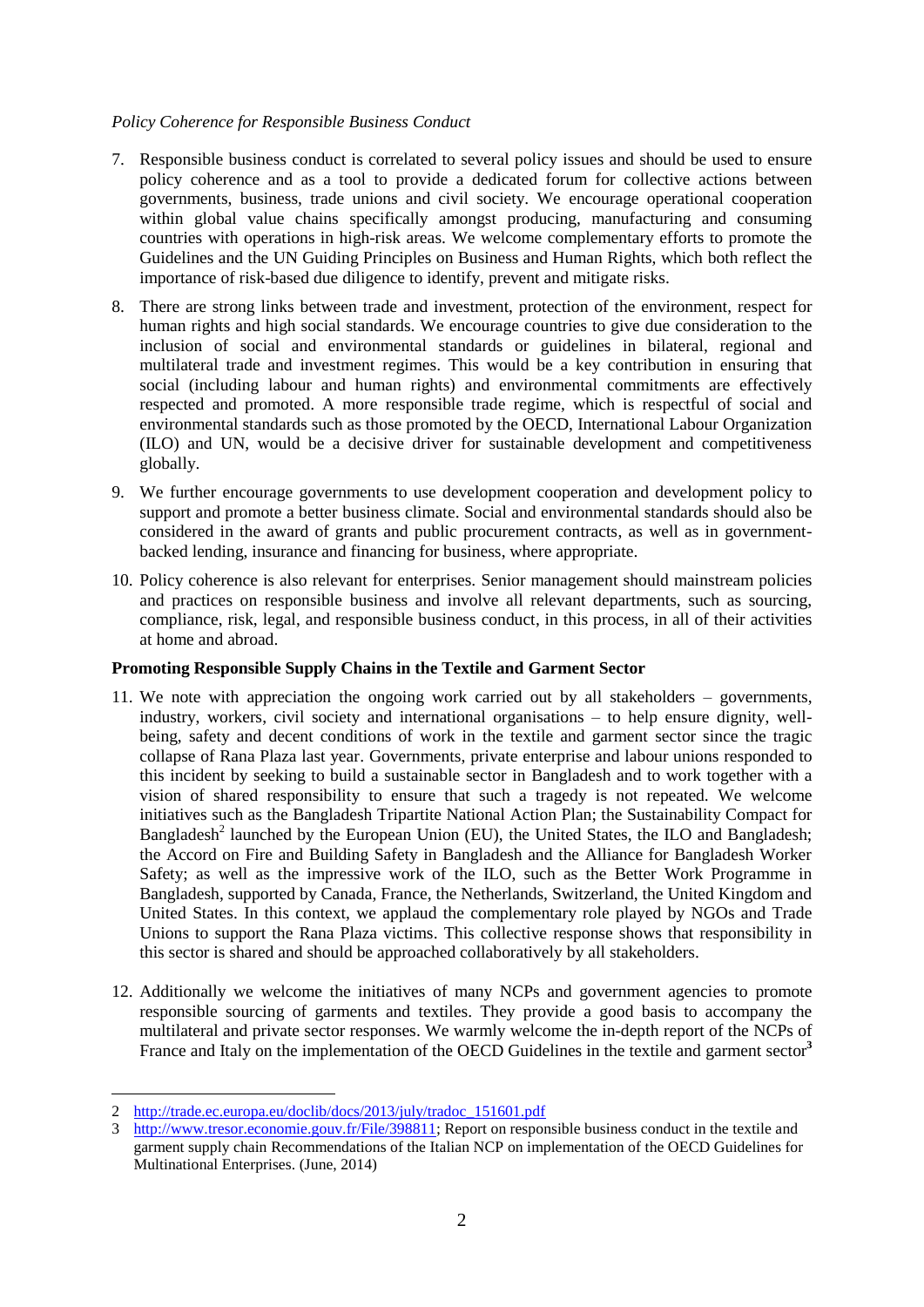and the initiatives of Belgium**<sup>4</sup>** , Canada, Denmark, Germany, the Netherlands, Sweden, the United Kingdom and the United States. We also take note of the June 2014 and 2013 NCP Statements<sup>5</sup> concerning this sector. We invite all stakeholders of the textile global value chain to duly consider the NCPs' recommendations to build safer and more responsible supply chains, in Bangladesh and beyond.

- 13. Although the progress achieved has been impressive, more remains to be done. We thank stakeholders for the contributions that have been made to date, but strongly call upon all stakeholders to deepen their respective efforts to build a sustainable sector in Bangladesh. Stakeholders should follow through in fulfilling all their respective commitments. In this regard, we acknowledge the Statement on compensation for Rana Plaza victims issued today by the governments of Denmark, France, Germany, Italy, the Netherlands, Spain and the United Kingdom. We reaffirm the importance of safe working conditions and respect for worker rights, and further acknowledge that ceasing sourcing in Bangladesh could exacerbate the situation for millions of workers, particularly women who make up the overwhelming majority in this sector.
- 14. The Guidelines offer a comprehensive tool to address major challenges in this sector. With this in mind, we welcome efforts to develop practical due diligence guidance specific to this sector, as the reports of the NCPs of France, Italy and Belgium have sought to do. We strongly encourage continued collaboration between the OECD, governments, ILO, other organisations, manufacturers and retailers, local suppliers, trade unions and relevant civil society groups in this endeavour. We look forward to the joint ILO-OECD Roundtable on Responsible Supply Chains in the Textile and Garment Sector, to be held at the OECD on 29-30 September 2014, and call on all relevant stakeholders to participate meaningfully to enhance the outcomes of the meeting.
- 15. Considering the relevance and utility of the coordinated approach being developed in Bangladesh, we invite governments and stakeholders in other textile and garment producing countries to move towards approaches similar to the above-mentioned initiatives in Bangladesh, while working with international organisations to strengthen the social dimension of trade. We underline the importance of adopting comprehensive approaches in shaping global economic and development policies for this sector, drawing on the Post-2015 Development Agenda.

# **Responsible Business Conduct in the Extractives Sector**

- 16. Responsible investment in the extraction, processing and trade of minerals has the potential to generate growth, employment, prosperity and development opportunities. At the same time, responsible business conduct can be particularly challenging in the extractive sector given the risks related to environmental management, and the need to address human rights and conflict, corruption and weak fiscal management and impacts on local communities.
- 17. We therefore underscore the high utility of the OECD Guidelines and NCPs in addressing these challenges and risks. We encourage governments to strengthen their business climate and policy frameworks by integrating a social and environmental dimension to achieve closer alignment with international standards such as the Guidelines.
- 18. We also support existing initiatives and schemes which contribute to improving accountability, sustainable development, transparency and deterring corruption in the extractive industry, such the Extractive Industries Transparency Initiative,<sup>6</sup> Kimberley Process,<sup>7</sup> the Voluntary Principles on Security and Human Rights, the Africa Mining Vision and the Inter-Governmental Forum on Mining.
- 19. We take note that several related initiatives are driven by the private sector which could contribute to dialogue with stakeholders and promotion of due diligence. Nonetheless, we

<u>.</u>

<sup>4</sup> [http://economie.fgov.be/fr/binaries/Rapportenaanbeveling\\_20140207\\_EN\\_tcm326-242683.pdf](http://economie.fgov.be/fr/binaries/Rapportenaanbeveling_20140207_EN_tcm326-242683.pdf)

<sup>5</sup> <http://mneguidelines.oecd.org/NCPStatementBangladesh25June2013.pdf>

<sup>6</sup> [http://eiti.org](http://eiti.org/)

<sup>7</sup> <http://www.kimberleyprocess.com/>